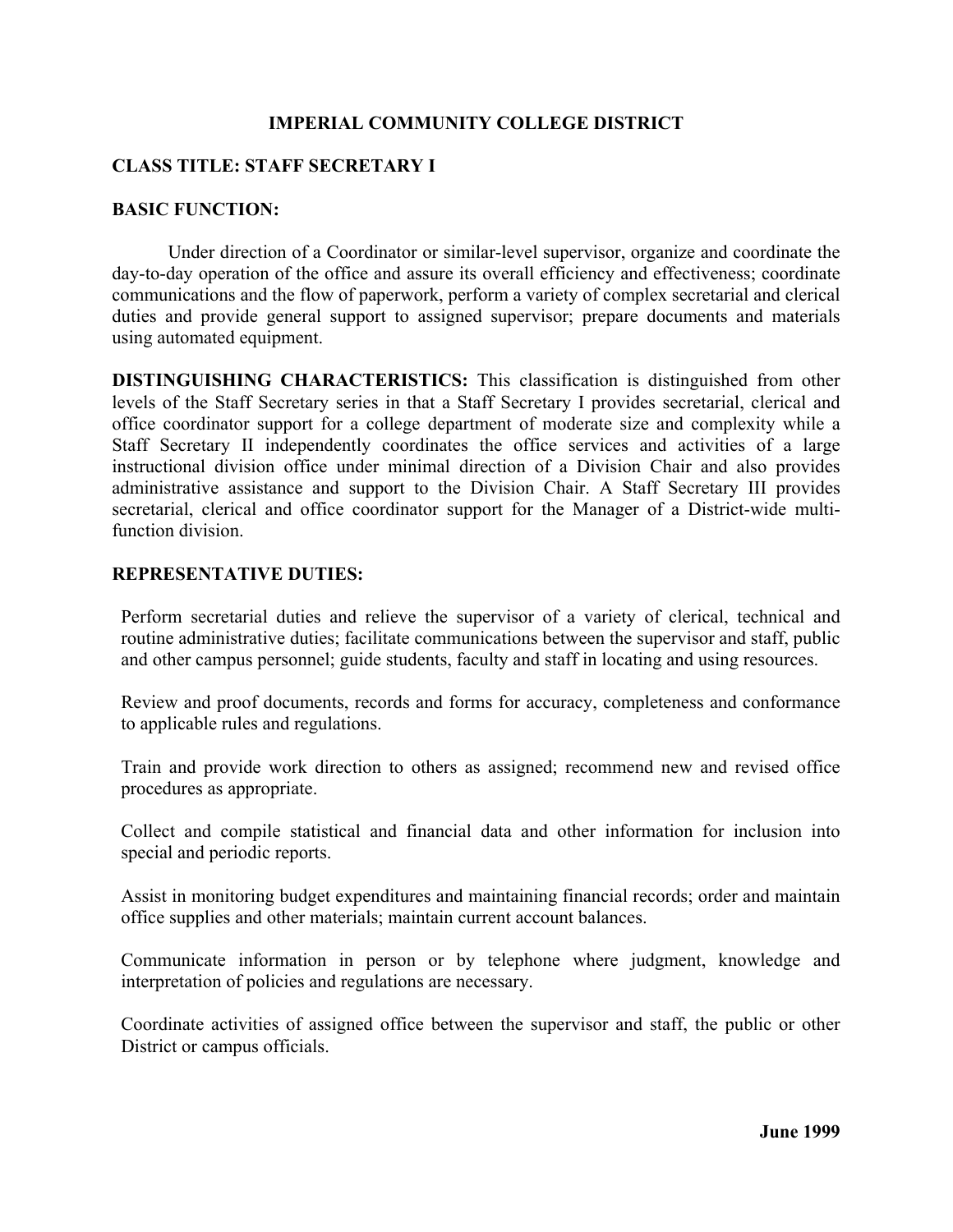## **STAFF SECRETARY I (CONTINUED)**

Receive, open and distribute mail; receive visitors, arrange travel, schedule appointments, answer telephone calls and refer to appropriate staff members.

Operate a computer terminal for the preparation and maintenance of a variety of complex documents, correspondence, reports and related materials; assist students, faculty and staff with computer operation.

Edit and prepare a variety of correspondence, memoranda, reports and other materials; record and transcribe minutes; compose routine correspondence; maintain a variety of records and files.

Establish and maintain positive staff and public relations.

Coordinate, arrange and schedule a variety of meetings, conferences, campus visitations, field trips, workshops and other gatherings as assigned.

Operate a variety of office machines and equipment, including typewriter, copier and calculator.

Perform related duties as assigned.

## **KNOWLEDGE AND ABILITIES:**

#### KNOWLEDGE OF:

 Correct operations, procedures and methods of office to which assigned. Modern office practices, procedures and equipment. Financial and statistical record-keeping techniques. Correct English usage, grammar, spelling, punctuation and vocabulary. Interpersonal skills using tact, patience and courtesy. Receptionist and telephone techniques. Oral and written communication skills. District organization, operations, policies and objectives.

#### ABILITY TO:

Plan, schedule and perform a wide variety of secretarial, clerical and typing duties in support of assigned department.

Assemble diverse data and prepare clear and concise reports.

Maintain complex and varied files and records.

Type at 45 words net per minute from clear copy.

Interpret and apply specific rules, policies and procedures of the specific office or program to which assigned.

Operate a variety of office machines and equipment, including typewriter, computer terminal, word processing software, calculator and copier.

Establish and maintain cooperative and effective working relationships with others.